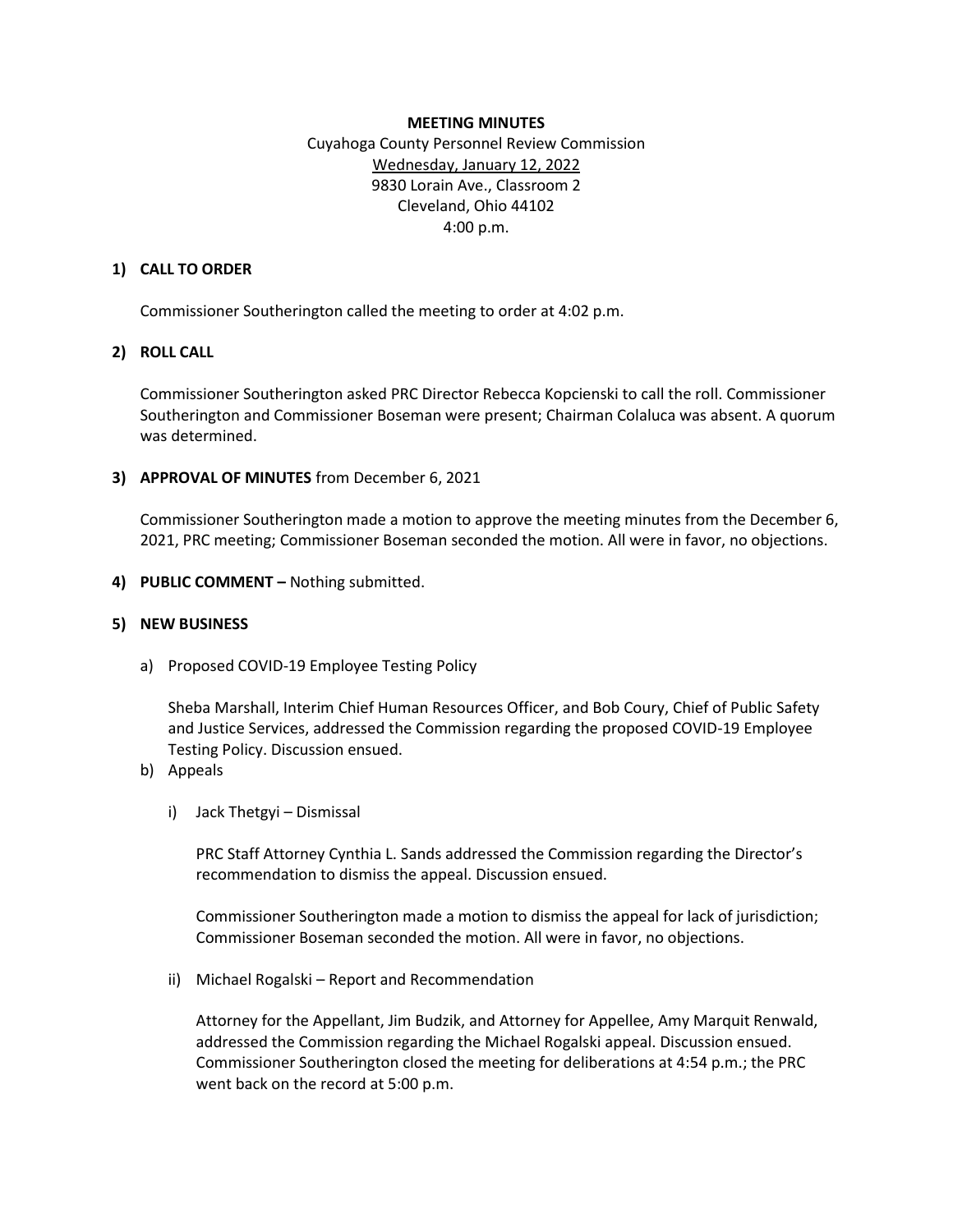Commissioner Southerington made a motion adopt the Hearing Officer's Report and Recommendation to affirm the County's removal; Commissioner Boseman seconded the motion. All were in favor, no objections.

| Social Service Worker 3                   | <b>DCFS</b> | 12/3/2021  |
|-------------------------------------------|-------------|------------|
| Deputy Sheriff                            | <b>SHER</b> | 12/7/2021  |
| Administrator, Social Program 2           | <b>DCFS</b> | 12/8/2021  |
| Family Service Aide 2                     | <b>DSAS</b> | 12/8/2021  |
| <b>HR Business Partner</b>                | <b>HR</b>   | 12/10/2021 |
| <b>Information Systems Analyst</b>        | IT          | 12/13/2021 |
| Forensic Scientist 2 - Drug Chemistry     | <b>MEO</b>  | 12/14/2021 |
| <b>Senior Communications Specialist</b>   | <b>COMM</b> | 12/15/2021 |
| <b>Employee Services Specialist</b>       | <b>HR</b>   | 12/15/2021 |
| Administrator, Program Officer            | <b>CJFS</b> | 12/16/2021 |
| <b>Emergency Call-Taker</b>               | <b>PSJS</b> | 12/16/2021 |
| <b>Clerical Specialist</b>                | <b>CJFS</b> | 12/16/2021 |
| Social Service Worker 3                   | <b>DCFS</b> | 12/20/2021 |
| <b>Business Administrator 1</b>           | <b>CJFS</b> | 12/21/2021 |
| Manager, Web and Applications Development | IT          | 12/21/2021 |
| Support Officer (3)                       | <b>CJFS</b> | 12/23/2021 |
| <b>Administrative Hearing Officer</b>     | <b>CJFS</b> | 12/29/2021 |
| Manager, Business Services                | <b>DEV</b>  | 1/4/2022   |
| <b>Accountant 2</b>                       | PW          | 1/5/2022   |
| Engineer 1                                | PW          | 1/5/2022   |
| <b>Account Clerk 2</b>                    | <b>CJFS</b> | 1/6/2022   |

c) Establishment of the Eligibility Lists as of the Date Posted to the PRC Website

Commissioner Southerington made a motion to approve the establishment of the eligibility lists as of the date posted to the PRC website; Commissioner Boseman seconded the motion. All were in favor, no objections.

- d) Request to Use a Pre-Existing Eligibility List
	- i) Treasury request to use the Fiscal Office's Senior Account Clerk eligibility list

PRC Testing Manager George Vaughan addressed the Commission regarding the Treasury Department's request to use the pre-existing eligibility list for the Fiscal Office Senior Account Clerk. Discussion ensued.

Commissioner Southerington made a motion to approve Treasury's request to use the Fiscal Office's Senior Account Clerk eligibility list; Commissioner Boseman seconded the motion. All were in favor, no objections.

e) Proposed Class Plan Changes